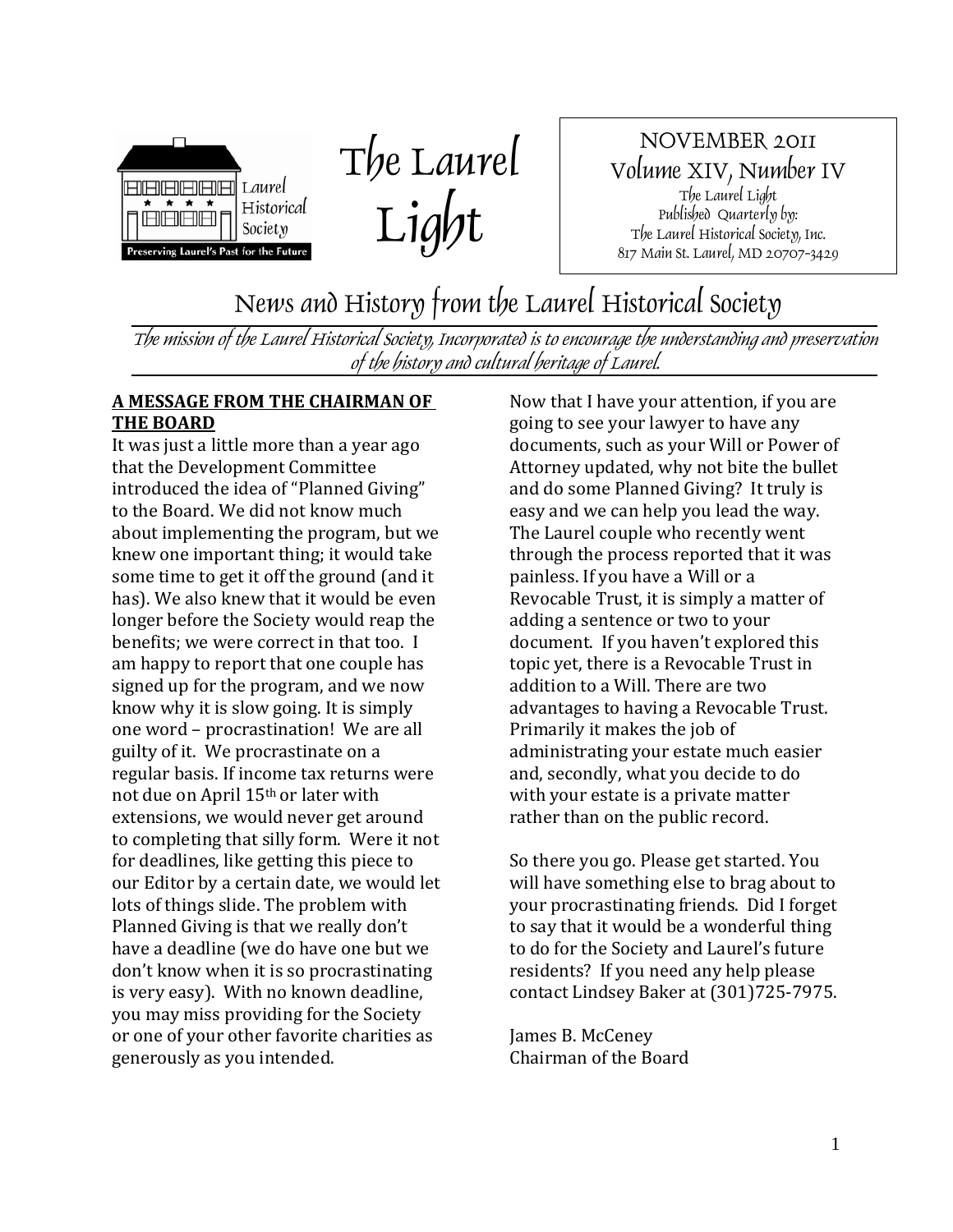#### **BOARD MEETING SCHEDULE**

LHS Board meetings are held the 4th Thursday of each January, April, July, and October. The next meeting is Jan 26, 2012. Members are most welcome to attend Board meetings. They are held in the Pool Meeting Room at 7:30 PM.

#### **A MESSAGE FROM THE EXECUTIVE DIRECTOR**

When I first arrived at the LHS in 2008, the exhibit on advertising gave me an idea. What do people love and what is advertised relentlessly? Food of course! The Society's focus on supporting local businesses gave me the incentive to pursue the idea for the "Taste of Laurel" free food to bring people into the Museum and build relationships between local businesses and our community. Executing the event was made possible through the generous support of Main Street Pharmacy.

Now, after four years of hosting the Taste of Laurel we have a successful, well established program. This year approximately 250 people attended and 12 businesses shared their "taste". Over 20 volunteers from the LHS helped guide people through the Museum and the Pool Room as they met with business owners and learned all about food choices in Laurel. The diversity of businesses and their owners brought new tastes to people who attended. Many people were happily surprised to try spicy lentils, warm samosas, perfectly cooked eggplant, delicious queso, and tasty quesadillas. Others found comfort in favorites such as sweet potato pie, chocolate covered grapes, chicken wings, donuts, lemon cake, cannoli, and delicious bar-b-que. The event had all of this and more for a well rounded taste that was uniquely Laurel.

This year, we scrapped the ticket idea and incorporated a booklet that highlighted what the LHS does, encouraged people to get involved in their community, and had information on all of the participating businesses and our sponsor. My hope is that people will save the booklet as sort of a restaurant guide for Laurel. Participants will also have information on the LHS and I think that's a great thing! As always, the Taste of Laurel would not be possible without the hard work of our volunteers, the generosity of our sponsor, and the participation of the local businesses. I'd like to say "thank you" to each of you who participated and attended.

Lindsey Baker Executive Director

#### **Children's Corner**

Many fun and interesting Children's programs are held on the grounds of the Laurel Museum. Our next event will be held on Wednesday, December  $27<sup>th</sup>$  from 1:30 - 2:45 PM. The Prince George's African American Museum and Cultural Center will be presenting a program exploring African American culture and heritage through story-telling, music, movement, and arts and crafts. The cost is \$7 per child or \$5 for each additional child. This is a great way to spend some quality time with your children or grandchildren during the holiday break!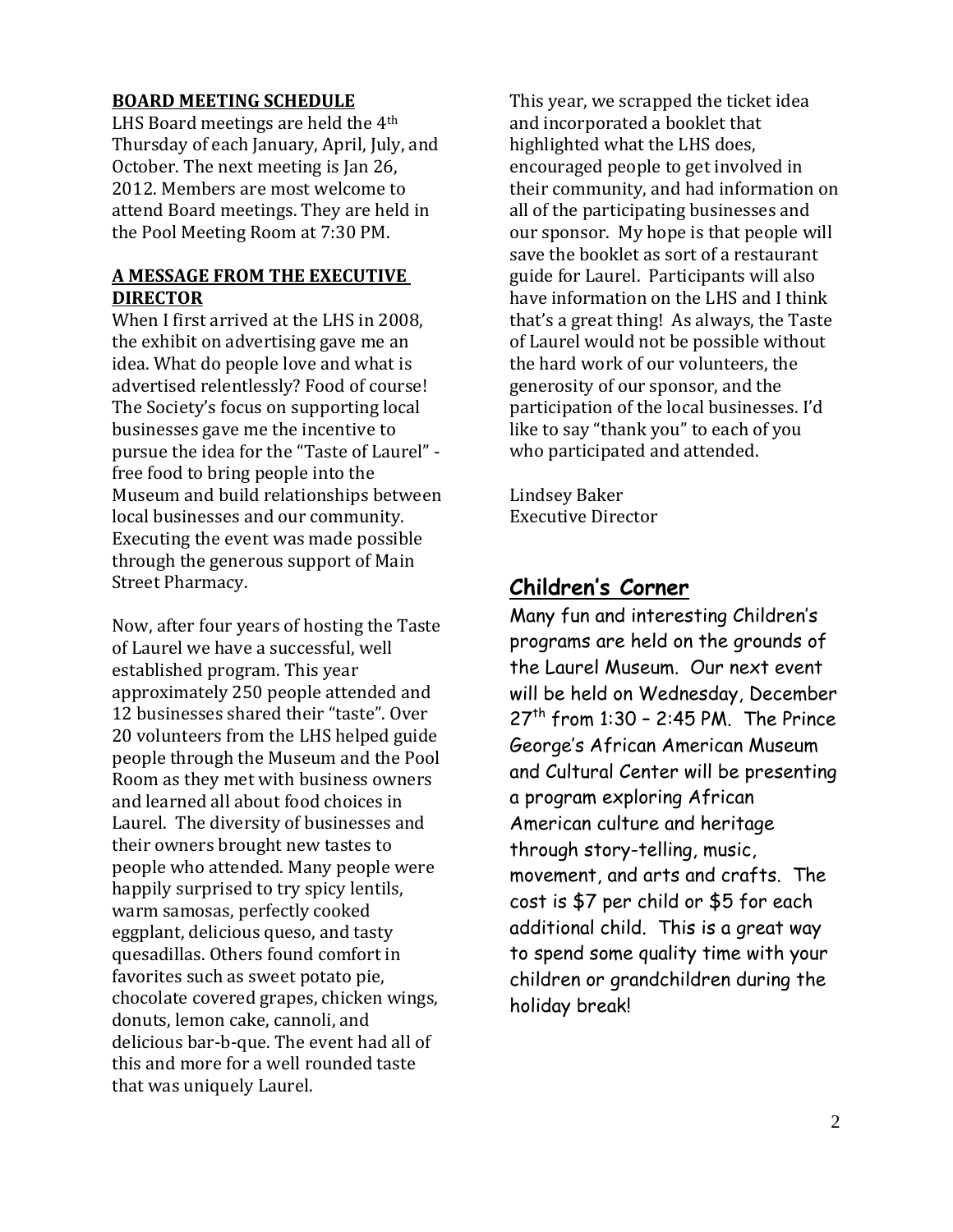#### **TASTE OF LAUREL A HIT!!**

We would like to thank all who attended our Fourth Annual Taste of Laurel. There was great food, provided by many of our local restaurants. The event was generously sponsored by Main Street Pharmacy and attended by over 250 people!

We would especially like to thank the following participants:

The Bar B Que House Copy Cat Cakes FruitFlowers (one word!) Keith's Treats and Eats Laurel Tavern Donuts Nuzbacks Pasta Nostra Salute Sapphire Soretti's Ethiopian Cuisine Tampico Grill Toucan Taco

A huge thank you to our sponsor for this event, Main Street Pharmacy. Please patronize our local restaurants and Main Street Pharmacy!

#### **Laurel Historical Society Book Club**

Do you enjoy chatting about challenging topics? Would you enjoy a glass of wine with friends to break up your week? If so, the Laurel Historical Society Book Club may be for you. We read a book a month and then come together for a lively discussion. We're a forgiving group; it's more about the discussion on an interesting topic than making sure everyone did their reading. If you're interested in books, like to have fun, and enjoy getting together with others to discuss books, than this group is for you! The LHS Book Club meets monthly to explore history and culture related topics one book at a time. We meet the third Wednesday of every Month at 7 PM at a local restaurant. Join us!

#### **LHS Genealogy Group**

The Laurel Historical Society Genealogy Group assists LHS members in conducting Genealogy research. Whether you are just thinking about beginning your journey into genealogy or you are an experienced genealogist, please join us and learn how we can help each other. For more information, contact Mike Boivin at <u>mikeB98159@aol.com</u>.

#### **MUSEUM NEWS**

**"AND THEY'RE OFF! 100 YEARS OF LAUREL PARK" CONTINUES UNTIL DECEMBER 18TH!**



If you haven't had a chance to see the exhibit, or if you need a second look, please visit the Museum on Wednesdays and Fridays from 10 AM – 2 PM or Sundays from  $1 - 4$  PM.

#### **"TRUE LIFE: I'M A LAUREL MILL WORKER" OPENS FEBRUARY 2012**

Our Exhibits Committee is working diligently, putting the finishing touches on the Museum's next exhibit opening in February. It will center on the lives of a mill worker's family that could have lived in the museum building in 1870. We are looking for some things to furnish the house that would be appropriate for the 1870's time period. If you have any of the following items, please contact Marlene.Frazier@verizon.net or call the museum: bed, table, rocking chair, old fireplace tools, fireplace grate, wooden bucket, ceramic chamber pot, or an old looking roll-top desk or one with cubby holes for a paymaster. If you are not sure if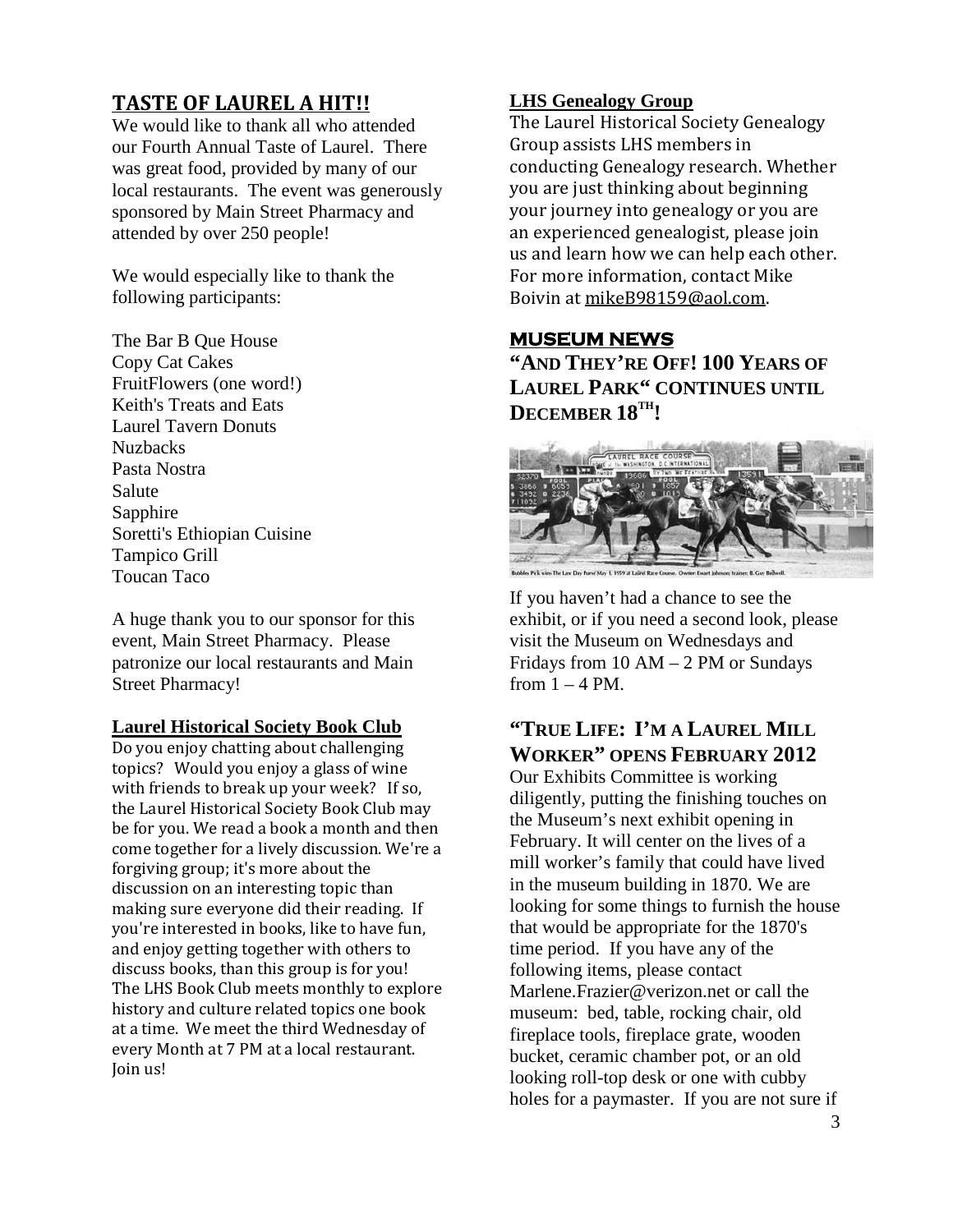the style would be right, please contact us and we can take a look. Thank you!

#### **Museum Shop News**

Submitted by Frieda Weise, Shop Manager

#### **Holiday Open House**

#### **Friday, 12/2 from 10 AM – 2 PM Saturday, 12/3 from 10 AM – 2 PM Sunday, 12/4 from 1 PM – 4 PM**

Remember those delicious cookies your Grandma used to bake for the holidays; with butter and spice and everything nice? You can have them again at the LHS Holiday Open House! Not only that but you can find the perfect gift for your family and friends, find lovely decorations to grace your home (especially the fresh pine wreaths decorated by Laurel's Snow Hill Garden Club), and buy the latest LHS annual ornament for your collection.

#### **2011 LHS Ornament First United Methodist Church**

This year the First United Methodist Church on Main Street is represented on our annual ornament.



Methodists, who organized as a congregation in Laurel in 1840, established the first Methodist church in Laurel in 1842 and occupied two other locations before construction of the First United Methodist church of Laurel on its present site in 1884. The building was enlarged in 1909, 1950, 1962 and 2001. The church lost its original wooden steeple in 1977 due to deterioration, but a new steeple was erected in 1979. The steeple continues to serve as a beacon on Main Street.

Of course our entire collection of ornaments from past years, including Laurel's Christmas Tree, will also be available. The new ornament is for sale in the Museum Shop and via the online shop to ship to your out of town friends and relatives. The cost is \$16.00.

#### **Holiday Wreaths**

Laurel's Snow Hill Garden Club is again providing beautifully decorated fresh pine wreaths, ready to hang on your door. You may order a wreath in advance at a discount price of \$30 or purchase one when you visit the Open House for \$35. All proceeds benefit the Laurel Historical Society.

#### **Cookies, cookbooks, and more…**

We will have Grandma's Cookies from Olden Times, baked by our talented corps of volunteers. The cookies will be tucked into festive holiday tins and will be a treat for you or for someone else to receive. Some of our recipes come from our wonderful collection of cookbooks; *Victorian Christmas Celebration Cookbook* and *An Affair of the Heart: America's Romance with Louisiana Food,* which are available for purchase at the shop for only \$5.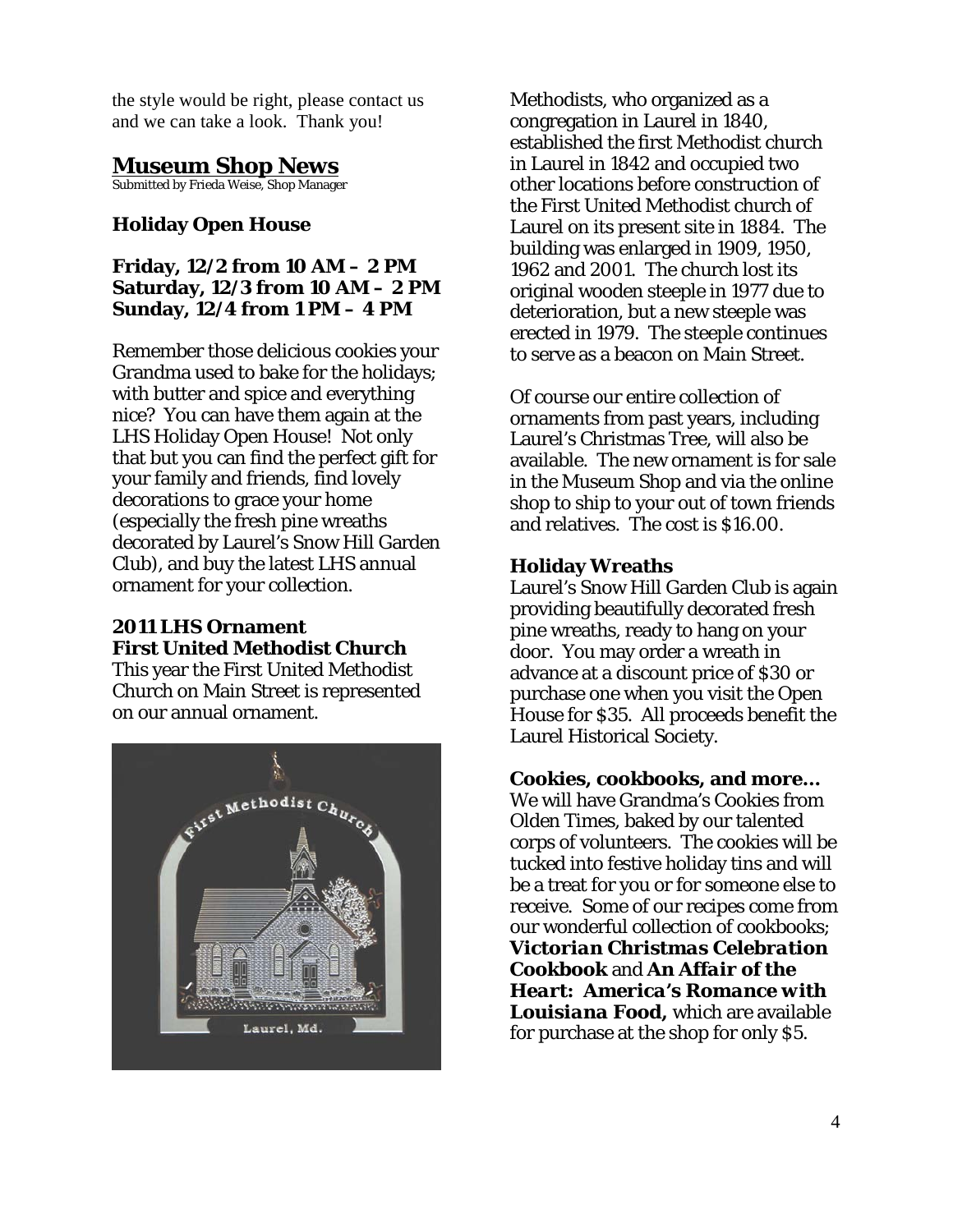#### **Kids Stuff**

We have a wide variety of historical toys such as pick-up sticks and musical instruments. Craft kits are also available for knitting and weaving, and Christmas books about times past are great stocking stuffers for children.

#### **Laurel Collectibles**

For family and friends near and far, there are throw blankets with Laurel scenes and buildings, t-shirts and polo shirts, key chains, tie tacks, pendants, tote bags, and books about Laurel and environs. Surprise someone special with a Laurel themed gift!

For those who want to shop from the comfort of home, you can find many of our shop items online at www.laurelhistoricalsociety.org/shop.

#### **MEMBER NEWS**

Please welcome our newest members: A. M. Kroop & Sons, Inc. The Law Office of Linda Brown Kerri Allen Carmen Camacho

We are happy to have you!

#### **Welcome New Volunteers!**

No one this time…how about you?

#### **A Call to Volunteerism: Part II**

Submitted by Monica Sturdivant

Not long ago, I asked myself if there was any truth to the theory of good things coming in threes. I also took on the challenge of applying that theory to my attempts at trying to encourage other people to volunteer at the museum. The plan was to tell three people three things about the Museum. I wrote an essay about it in the last newsletter with hopes of inspiring others to do the same. My results told me some things that I expected about other

people and a few unexpected things about myself.

As luck would have it, my first person approached me. It was during late July, about 4:15 pm on a Friday afternoon. I was at the Laurel Community Center and I was waiting for my daughter to finish packing up her things after a day at summer camp. While I waited, a woman whom I often saw picking up a child during the same days that I did, struck up a conversation about how much her granddaughter enjoyed the camp. She appeared to be a white female, possibly in her late 50's or early 60's. I noticed that she had glanced up at the signs displayed in the community center about the Laurel Museum. I asked her if she had ever been there. When she told me she had not, I casually told her my "three great things" about the Museum. She seemed very interested in visiting and mentioned that it would be good for her to volunteer.

I met a second person at the post office in early August. I had just left work and I had to mail a package. I was standing in a long line. A woman behind me started talking about how she hoped the line would move faster because she did not want to miss a certain television show that she had forgotten to record. Then, she told me that she used to see me walking all of the time when she drove on Main Street in the afternoons and wondered where I was walking. I explained to her that I was probably walking from the Laurel Museum to my daughter's school. When she said she did not know that there was a museum on Main Street, I took that as an opening to tell her about my "three great things." She seemed very interested and said that she planned to "drop by." Later in the week, I met a third person in the Laurel library. While I was waiting for the computer reservation terminal, I noticed a woman looking at the signs about the Laurel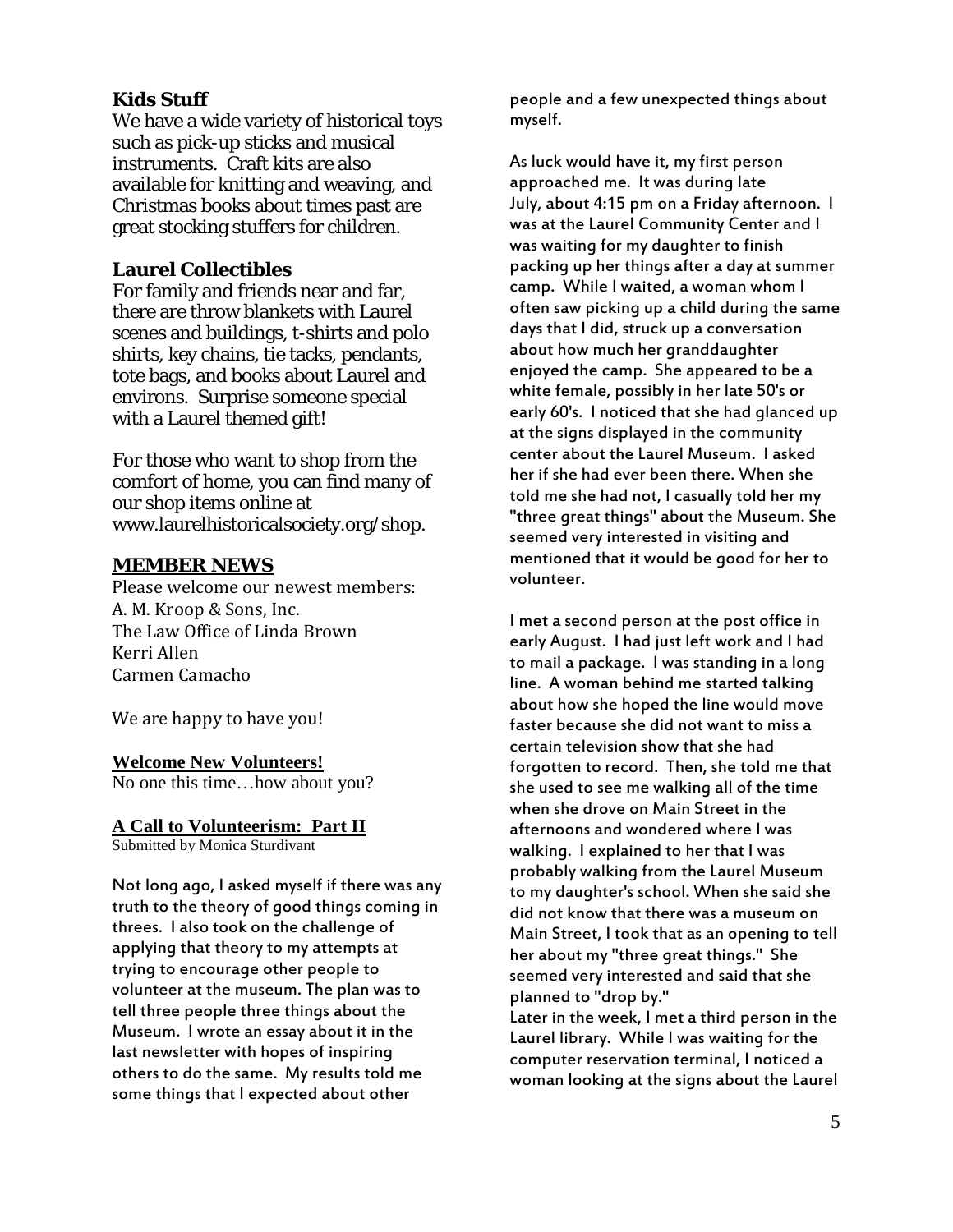Museum that were displayed on the wall. I asked her if she had ever been to the museum and she said she had not, but it looked interesting. She was a white female with a "Class of 69" key chain, so I figured it was safe to assume that she was about my Mother's age; 60. Her key chain had the name of a high school on it that I had never heard of (not in this area) and she told me that she wanted to learn more about Laurel. I told her my "three great things" and she said that she definitely planned to visit the museum. I even noticed later as I was leaving that she had the Laurel Historical Society's website displayed on her computer screen!

After talking to these three people, I discovered some things that I expected. Namely that some people have no idea that the museum exists or what the Laurel Historical Society does. And that once they find out more information, they become curious about what happens here and that in itself increases the likelihood that they will visit. I am happy to report that as I was leaving one Friday in late August, I saw the third woman I met walk up to the museum. She said to me, "I finally got over here!" She thanked me for telling her about the museum before walking inside.

I also discovered something about myself: I tend to be more comfortable telling people about the museum if they are looking at our signs displayed at the library or at the Laurel Community Center. Also, I noticed that all three of the people I approached were white, female and over the age of 40. Even as a black female, I have to honestly ask myself whether or not it is possible that I subconsciously have an idea of who the typical Laurel Historical Society volunteer looks like. Why did I not ask any males (regardless of race or age)? Even if nothing like that is happening subconsciously, it makes me even more aware of the fact that when I am spreading the word about the

museum, broadening my horizons is always a good idea.

Therefore, I plan to continue to spread the word at least three more times. However, this time, I will make more of an effort to talk to a broader range of people. If you are also spreading the word about the museum, I encourage you to do the same! My hope is that our continuously growing community of volunteers will become more of a reflection of Laurel's diverse community.

#### **Volunteer Needs**

The **Laurel Museum** desperately needs volunteers for Wednesdays and Fridays, 10AM – 2 PM and Sundays, 1 PM - 4 PM to docent or work in the shop. Volunteer duties involve serving as a docent (telling visitors about the house and current exhibit) and/or handling shop sales in the Museum shop. Training is easy and available.

The **Communications Committee** needs a volunteer to help us get the word out about our programs. This volunteer will be putting information into different websites with calendar programs. This is an easy job for someone looking to work from home!

The **Exhibits Committee** needs a volunteer to help us on a very interesting special project. We need help transcribing the Laurel Mill ledger. This is an exciting athome job for anyone looking to learn more about Laurel and help us interpret its history!

If you are interested in becoming a volunteer in these or any other capacity please contact Monica Sturdivant at 301- 725-7975 or assist@laurelhistoricalsociety.org. Thank you!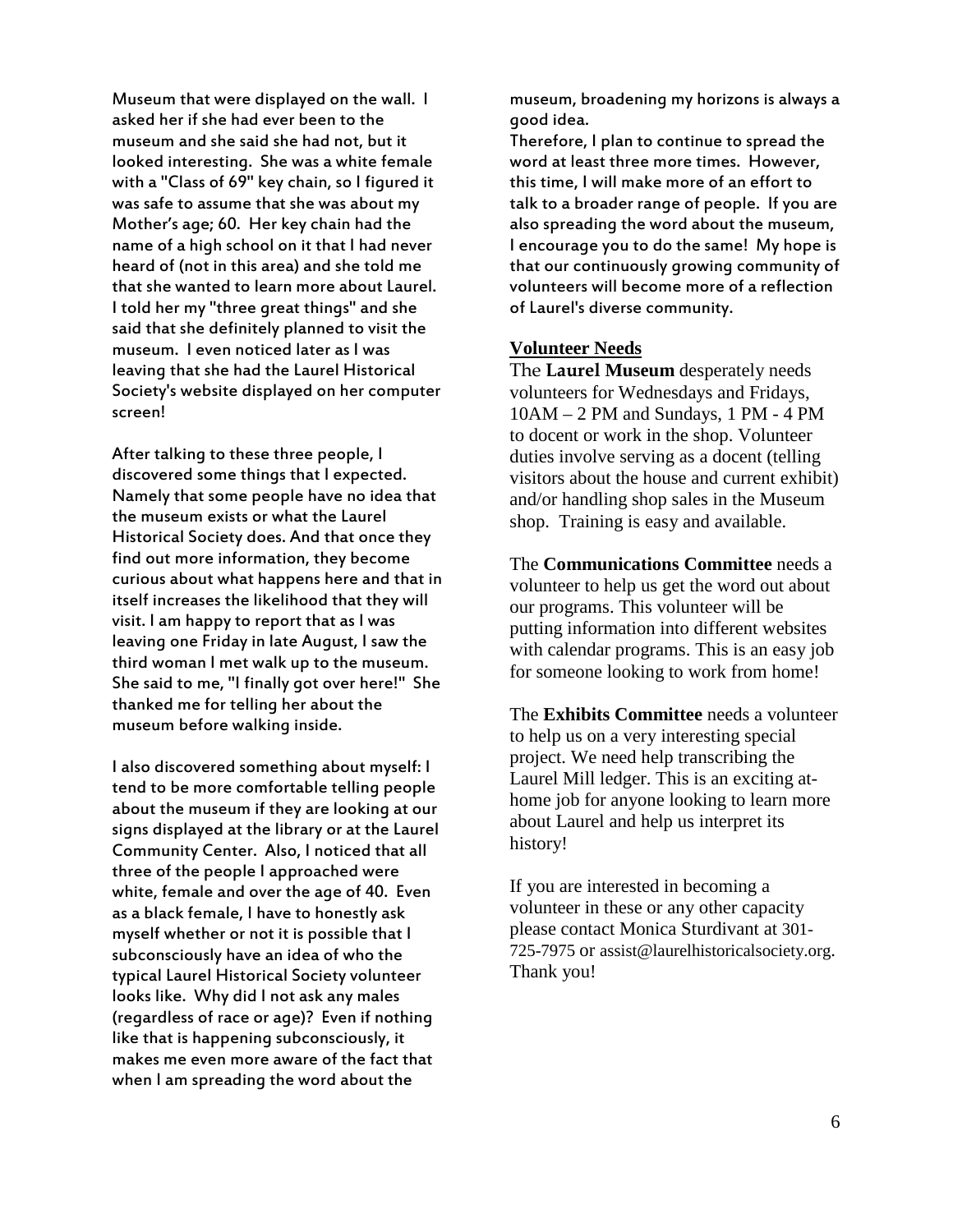#### **Volunteer Luncheons**

Please consider joining other volunteers for our monthly luncheons at local restaurants. Dates and times are emailed to volunteers. Bon appétit!

#### **GALA NEWS**

"Pirates of the Patuxent" will be held at the Laurel Racetrack on March 24, 2012. Save the date!

#### Now Recruiting!

We are looking for crew to help us swab the poop deck and and search for treasure. If you would like to sign on, have an idea, or just receive some unwanted plunder over the holidays ye'd like to share, phone the museum or drop us a line at mmcceney@yahoo.com. Meetings are held in the evenings in Old Town Laurel.

#### **MY MEMORIES OF LAUREL**

Submitted by Joe Robison

When I was a little boy the movie theater was the main enjoyment we had. They had double features on Saturday and you could stay there for 3 or 4 hours. They had a serial on Saturday too and it ran four or five weeks and you didn't miss it. I remember my brother, Sonny, and I went during the week in 1946 and when we came out it was light and you could read a paper. Then the Savage Volunteer Fire Department came through the light (Traffic light at Main Street and Route 1). We followed the fire department down Route 1 and the fire was the Laurel Truck Body and it was really on fire. In those days there were no fire hydrants so Old Liz was pumping from the Lake. Later in life I dated my girl friend and we went on our first date to the movies. I earned the money by picking apples at Moore's Orchard. She later became my wife.

YOU grew up in Laurel or have lived here a very long time and you remember lots of stories!! Please email them to the Laurel Light Editor, Jeanie Anastasi, at jmanastasi@verizon.net. Thank you.



#### **BECOME A PART OF LAUREL HISTORY!**

Celebrate The Laurel Museum and become a part of its history. Purchase a brick on the Laurel Museum Brick Walk and become part of the historical fabric of this 1840s building. A Laurel Museum brick is the perfect way to celebrate your children, parents, grandparents or other family members. Businesses can also show their support and ensure that their involvement and support of the Laurel community will be remembered. Contact us at info@laurelhistoricalsociety.com or by

calling (301)725-7975.



#### ARE YOU A FACEBOOK FAN?

Friend the Laurel Historical Society and see interesting photos of artifacts in our collection and keep up with news and events!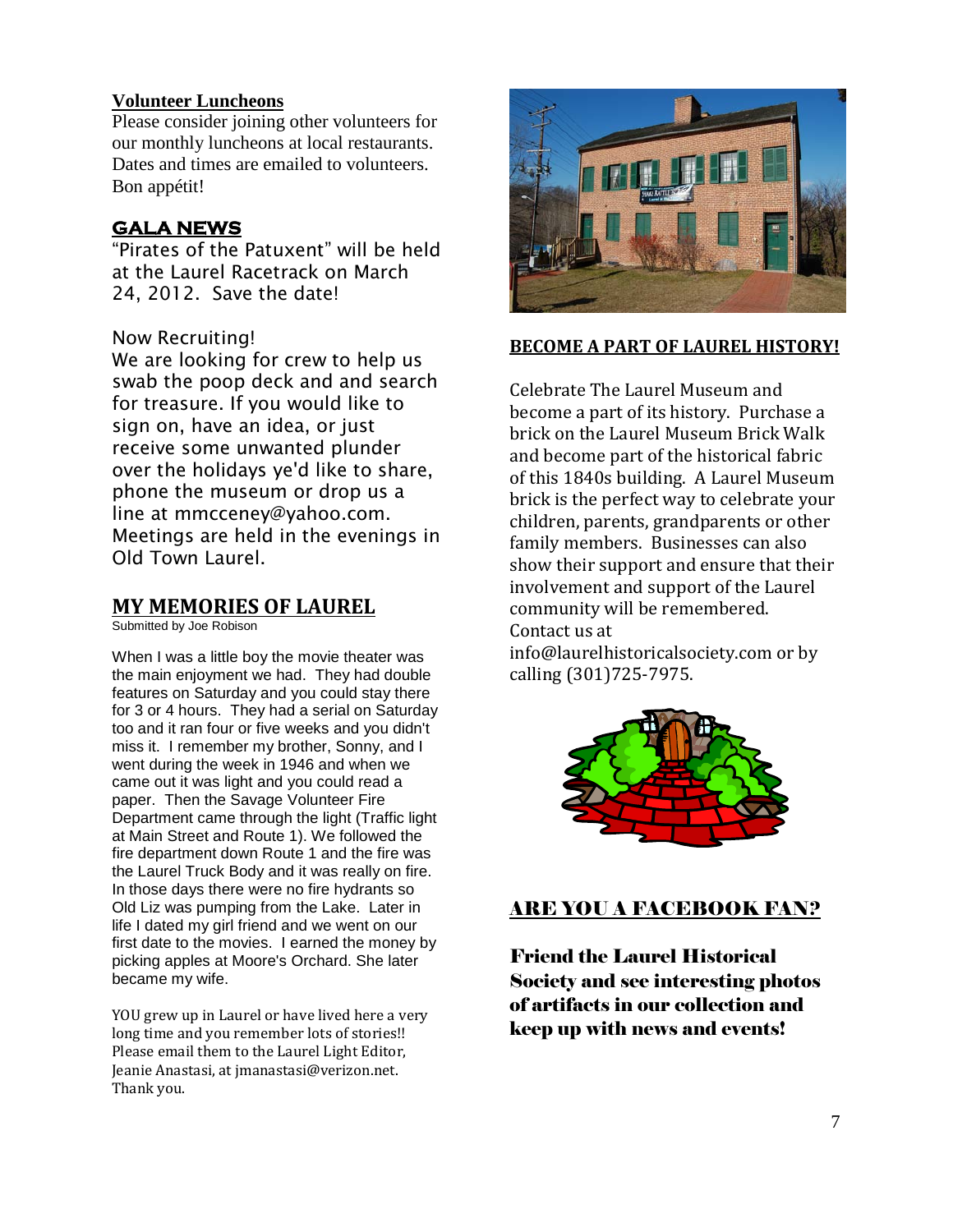# Holiday House Tour 2011 December  $10^{t}$  $2PM - 6 PM$



The Harrison-Beard on Montgomery Street, Photo by Frieda Weise

Please join us for an exclusive look inside some of Laurel's homes and buildings. See lovely decorations, a variety of architecture, an array of renovations, and learn a little history, too.

The Bi-Annual Holiday House Tour will be held Saturday, December 10<sup>th</sup> from 2PM – 6PM. Tickets are available at the Laurel Museum, Main Street Pharmacy, Rainbow Florist and Delectables, Hey Red! and online at the Museum's website for \$15 in advance, or at the Museum only on the day of the tour for \$18. The tour will include such treasured buildings as the "Phelps House" and the "Harrison-Beard Building". In addition, visitors will enjoy holiday goodies and music at First United Methodist Church on Main Street. Come out and take the tour!!

These are private residences, so no strollers or high heels inside, please*.*



"The Phelps House" on Montgomery Street, Photo by Frieda Weise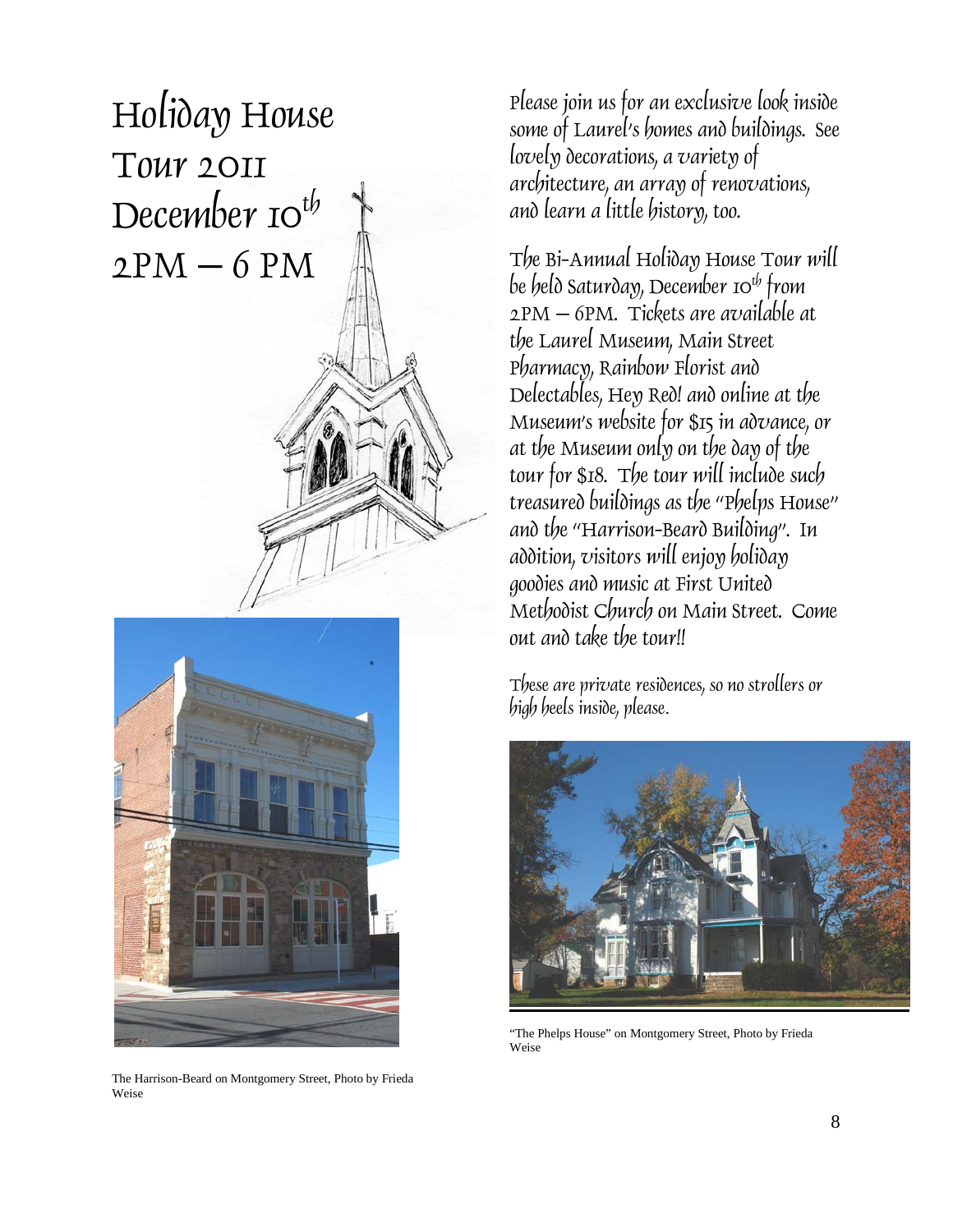

Have you ever wondered how your contributions to the Laurel Historical Society are used? You can now choose how you would like your support utilized. We are offering sponsorships of line items in our budget. Levels range in price from \$250 to \$1,000 and sponsorships are available for exhibits, landscaping, postage, supplies, software and more. Please contact us at (301)725- 7975 or info@laurelhistoricalsociety.org for more information.

We would love to have your story ideas particularly for the *Did You Know, My Memories of Laurel*, and *If These Walls Could Talk* sections of the newsletter! Please email The Laurel Light editor, Jeanie Anastasi jmanastasi@verizon.net with your comments, suggestions or story ideas.









Please consider the LHS in your Planned Giving. It's easy. For more information please contact Lindsey Baker (301)725-7075.

REVERE **B**ANK